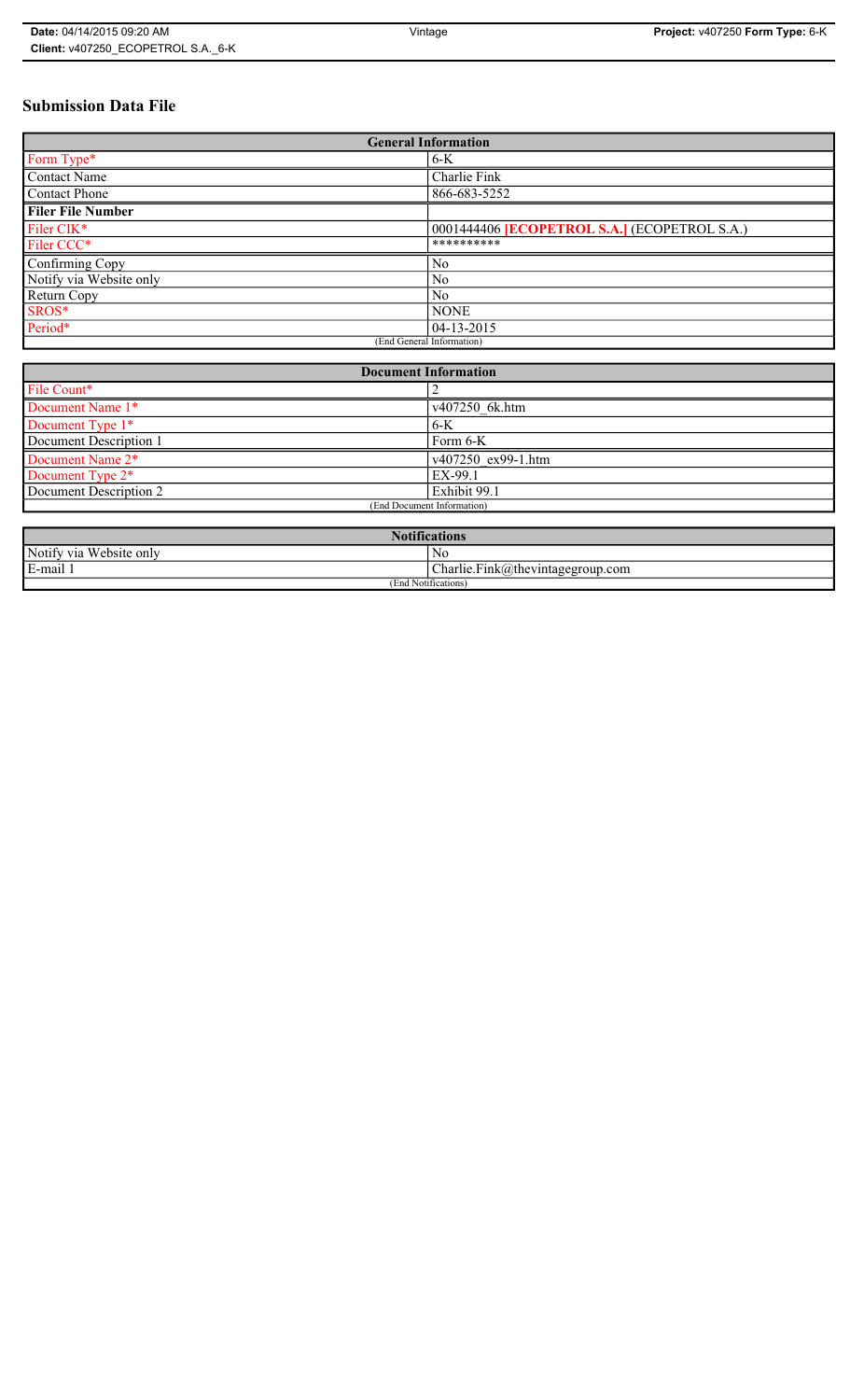#### **UNITED STATES SECURITIES AND EXCHANGE COMMISSION Washington, D.C. 20549**

#### **FORM 6-K**

### **REPORT OF FOREIGN PRIVATE ISSUER PURSUANT TO RULE 13a-16 OR 15d-16 UNDER THE SECURITIES EXCHANGE ACT OF 1934**

For the month of April, 2015 Commission File Number 001-34175

ECOPETROL S.A.

(Exact name of registrant as specified in its charter)

N.A.

(Translation of registrant's name into English)

COLOMBIA

(Jurisdiction of incorporation or organization)

Carrera 13 No. 36 – 24 BOGOTA – COLOMBIA

(Address of principal executive offices)

Indicate by check mark whether the registrant files or will file annual reports under cover of Form 20-F or Form 40-F.

Form 20-F  $\boxtimes$  Form 40-F  $\Box$ 

Indicate by check mark if the registrant is submitting the Form 6-K in paper as permitted by Regulation S-T Rule 101(b)(1)

Yes $\Box$  No  $\boxtimes$ 

Indicate by check mark if the registrant is submitting the Form 6-K in paper as permitted by Regulation S-T Rule 101(b)(7)

Yes $\Box$  No  $\boxtimes$ 

Indicate by check mark whether the registrant by furnishing the information contained in this form is also thereby furnishing the information to the Commission pursuant to Rule 12g3-2(b) under the Securities Exchange Act of 1934.

### Yes $\Box$  No  $\boxtimes$

If "Yes" is marked, indicate below the file number assigned to the registrant in connection with Rule 12g3-2(b): 82- N/A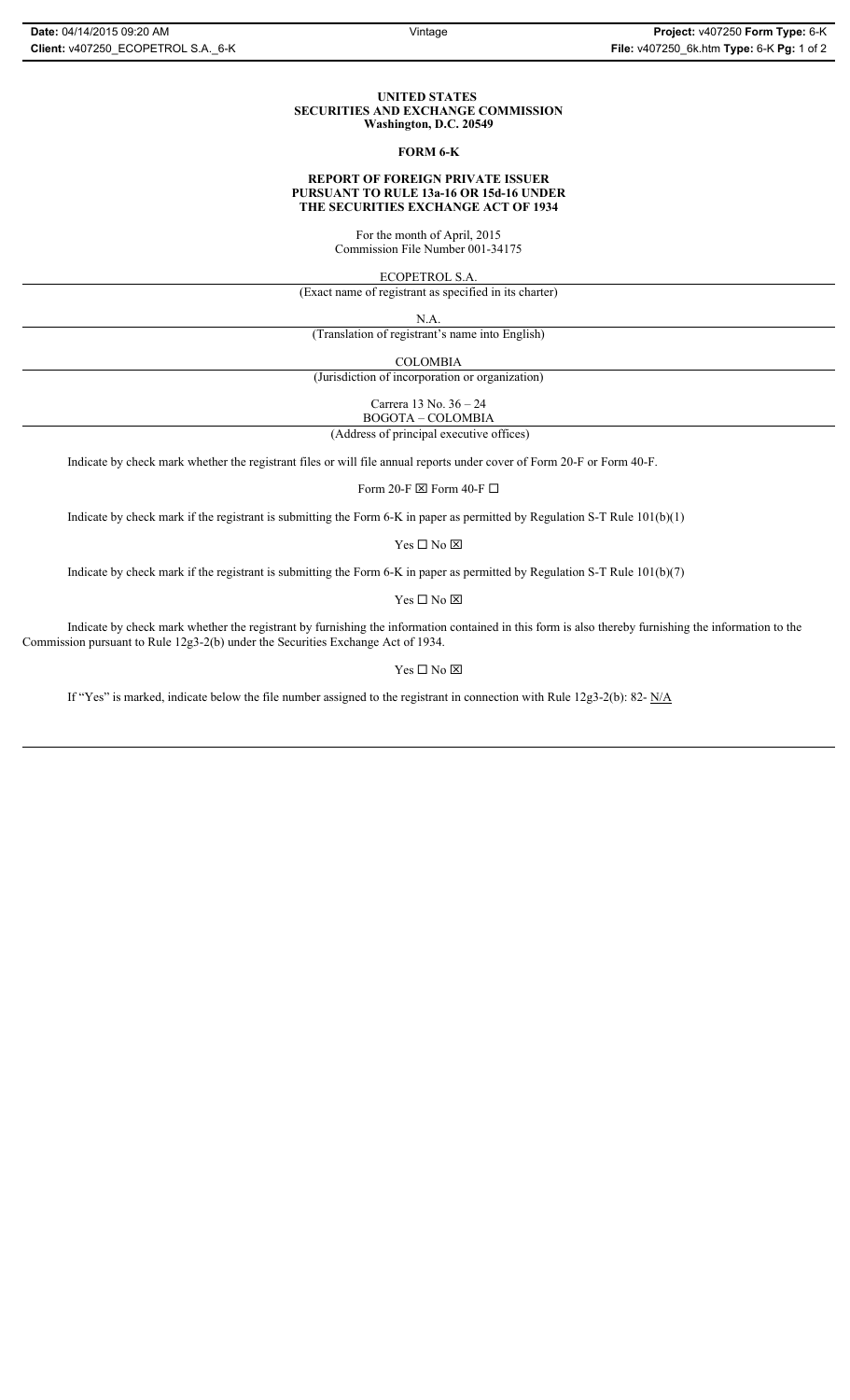### **SIGNATURES**

Pursuant to the requirements of the Securities Exchange Act of 1934, the registrant has duly caused this report to be signed on its behalf by the undersigned, thereunto duly authorized.

Ecopetrol S.A.

By: /s/ Magda Manosalva Name: Magda Manosalva Title: Chief Financial Officer

Date: April 13, 2015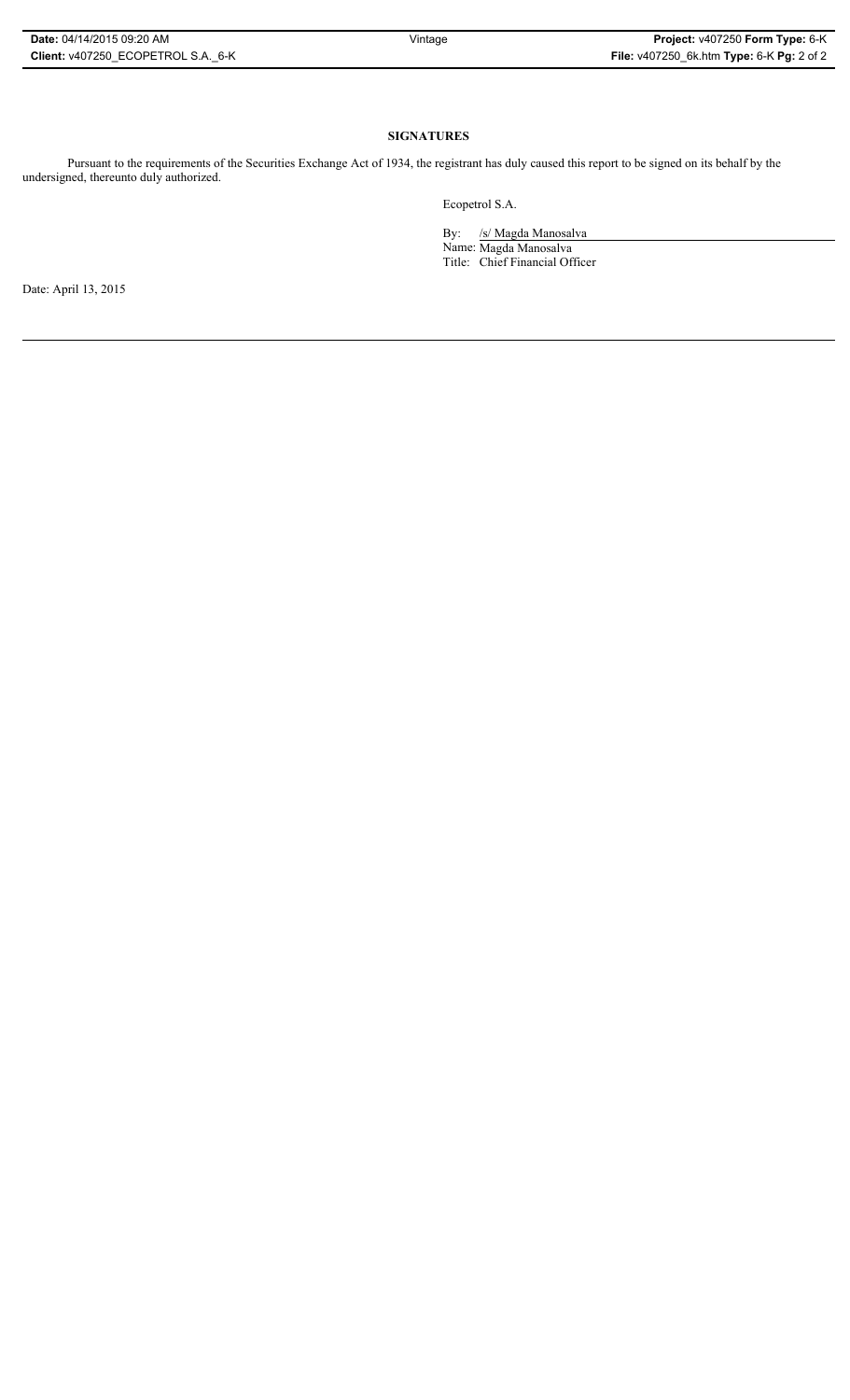# **Exhibit 99.1**

## **Council of Ministers Issues Favorable Opinion on Planned Sale of Ecopetrol S.A.'s Equity Stake in Interconexión Eléctrica S.A. E.S.P.**

Ecopetrol S.A. (BVC: ECOPETROL; NYSE: EC; TSX: ECP) hereby reports that, pursuant to the procedures required by Law 226 of 1995, the Council of Ministers has issued an opinion in favor of the planned sale of Ecopetrol S.A.'s equity stake in Interconexión Eléctrica S.A. E.S.P. which was approved by Ecopetrol S.A.'s Board of Directors.

Ecopetrol S.A.'s equity stake in Interconexión Eléctrica S.A. E.S.P. amounts to 58,925,480 shares of common stock (equivalent to 5.32% of the subscribed and paid-up shares). The proceeds from the planned sale will be used for financing Ecopetrol S.A.'s investment plan.

### **Bogotá D.C., April 14, 2015**

*Ecopetrol is the largest company in Colombia and is an integrated oil and gas company; it is among the top 40 oil companies in the world and among the top four oil companies in Latin America. Besides Colombia – where it generates over 60% of the national production – it has exploration and production activities in Brazil, Peru and the US (Gulf of Mexico). Ecopetrol owns the largest refinery in Colombia, most of the pipeline and multi-product pipeline network in the country, and is significantly increasing its participation in bio-fuels.* 

*This release contains statements that may be considered forward looking statements within the meaning of Section 27A of the U.S. Securities Act of 1933 and Section 21E of the U.S. Securities Exchange Act of 1934. All forward-looking statements, whether made in this release or in future filings or press releases or orally, address matters that involve risks and uncertainties, including in respect of the Company's prospects for growth and its ongoing access to capital to fund the Company's business plan, among others. Consequently, changes in the following factors, among others, could cause actual results to differ materially from those included in the forward-looking statements: market prices of oil and gas, our exploration and production activities, market conditions, applicable regulations, the exchange rate, Ecopetrol's competitiveness and the performance of Colombia's economy and industry, to mention a few. We do not intend, and do not assume any obligation to update these forward-looking statements.*